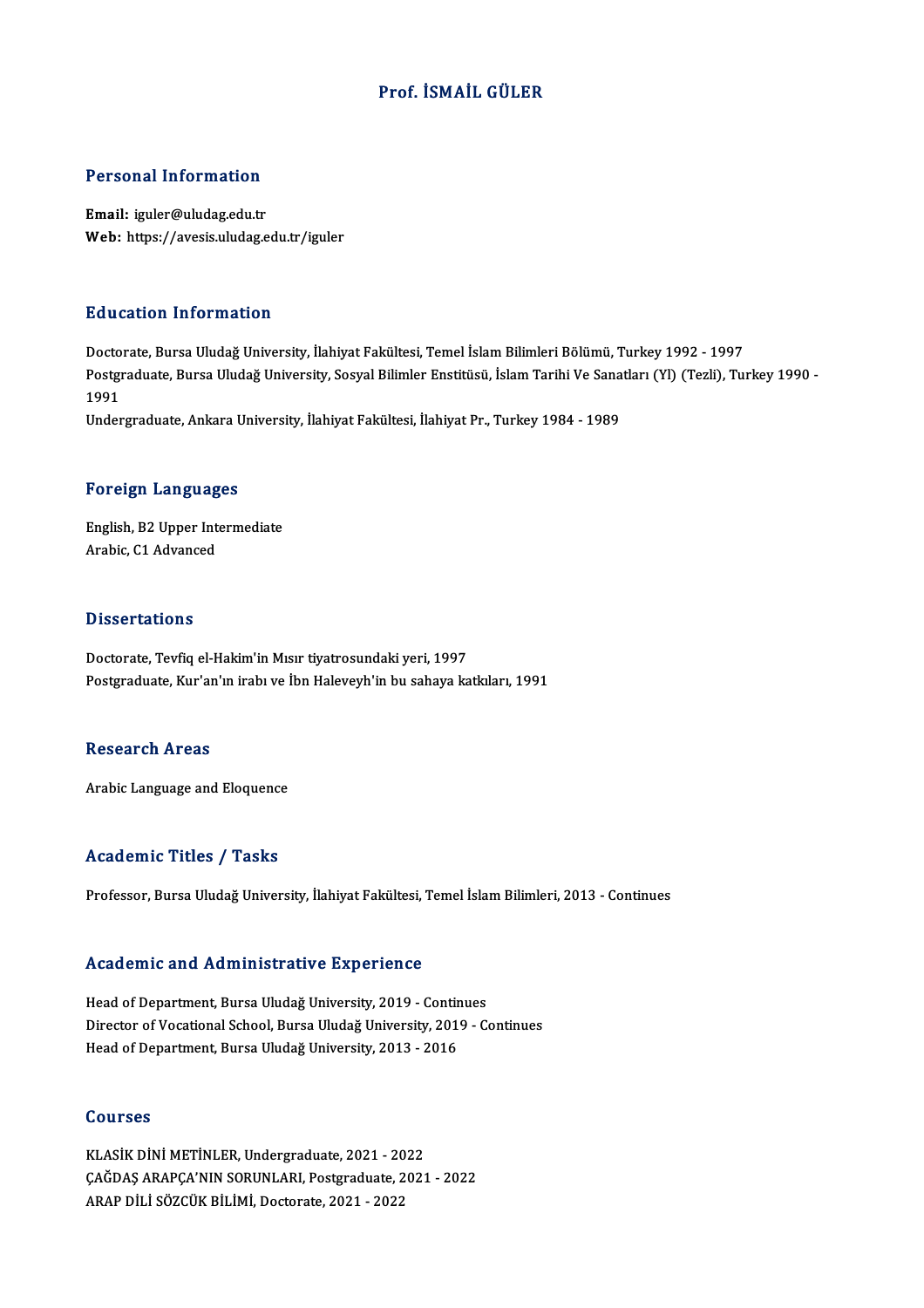KLASİKARAPÇA'NINTARİHİ,Postgraduate,2021 -2022 KLASİK ARAPÇA ANLAM BİLİM KONULARI, Doctorate, 2021 - 2022 ARAŞTIRMATEKNİKLERİ veYAYINETİĞİ,Postgraduate,2021 -2022

# Advising Theses

GÜLER İ., Today's Arabic Siirt, Doctorate, S.Akay(Student), 2020 GÜLER İ., Arabic political poetry in the case of Hasim al Rifaî, Doctorate, M.Recai(Student), 2020 GÜLER İ., The linguistic and stylistic features of Umar Abu Reesha's poems, Postgraduate, N.Sit(Student), 2019 GÜLER İ., Arabic political poetry in the case of Hasim al Rifaî, Doctorate, M.Recai(Student), 2020<br>GÜLER İ., The linguistic and stylistic features of Umar Abu Reesha's poems, Postgraduate, N.Şit(Student), 2019<br>Güler İ., Ev Shahīrlizadah 'ala sharh al-Risalah al-waḍ'iyy, Postgraduate, N.ZAMANOV(Student), 2019 Güler İ., Evaluation and critically edition of Shahirlizadah İbrahim b. fadl-Allah as-Sivasi's work called<br>Shahīrlizadah 'ala sharh al-Risalah al-waḍ'iyy, Postgraduate, N.ZAMANOV(Student), 2019<br>Güler İ., Abū Hayyān al-Anda Shahīrlizadah 'ala sharh al-Risalah al-waḍ'iyy, Postgraduate, N.ZAMANOV(Student), 2019<br>Güler İ., Abū Hayyān al-Andalusī and his role in Arabic grammar, Doctorate, S.TEKİN(Student), 2019<br>GÜLER İ., Reflection of Basra and Kû Güler İ., Abū Hayyān al-Andalusī and his role in Arabic grammar, Doctorate, S.TEKİN(Student), 2019<br>GÜLER İ., Reflection of Basra and Kûfa schools in al-Anbârî's commentary on Bu'allaqât poems, Doct<br>S.HARUNİ(Student), 2018<br> GÜLER İ., Reflection of Basra and Kûfa schools in al-Anbârî's commentary on Bu'al<br>S.HARUNİ(Student), 2018<br>GÜLER İ., Abdurrahman Munif as a novelist, Doctorate, A.ARSLAN(Student), 2017<br>CÜLER İ., Arebia, "Turkish distionarie S.HARUNİ(Student), 2018<br>GÜLER İ., Abdurrahman Munif as a novelist, Doctorate, A.ARSLAN(Student), 2017<br>GÜLER İ., Arabic - Turkish dictionaries in the Ottoman period, Mehmed b. Mustafa al-Vânî and his work named Terceme-i GÜLER İ., Abdurrahman Munif as a novelist, Doctora<br>GÜLER İ., Arabic - Turkish dictionaries in the Ottoma<br>Sihâh-i Jawhari, Doctorate, A.İHSAN(Student), 2017<br>CÜLER İ., Abdelkader Fessi Febri and bis sentributio GÜLER İ., Arabic - Turkish dictionaries in the Ottoman period, Mehmed b. Mustafa al-Vânî and his work named Tercem<br>Sihâh-i Jawhari, Doctorate, A.İHSAN(Student), 2017<br>GÜLER İ., Abdelkader Fassi Fehri and his contribution to Sihâh-i Jawhari, Doctorate, A.İHSAN(Student), 2017<br>GÜLER İ., Abdelkader Fassi Fehri and his contribution to Arabic linguistics, Postgraduate, H.ÖZDEMİR(Student), 2017<br>GÜLER İ., The presence and position of the Arabic langu GÜLER İ., Abdelkader Fassi Fehri and his contribution to Arabic linguistics,<br>GÜLER İ., The presence and position of the Arabic language in Bosnia and I<br>Ottoman Period to the present day, Postgraduate, N.PEPİÇ(Student), 201 GÜLER İ., The presence and position of the Arabic language in Bosnia and Herzegovina and the Sanjak Regio<br>Ottoman Period to the present day, Postgraduate, N.PEPİÇ(Student), 2014<br>GÜLER İ., Ibn al-Warraq and his opinions abo Ottoman Period to the present day, Postgraduate, N.PEPİÇ(Student), 2014<br>GÜLER İ., Ibn al-Warraq and his opinions about the nahiv's ilal, Postgraduate, M.TEYFUROV(Student), 2010<br>GÜLER İ., The appearance and usage fields of GÜLER İ., Ibn al-Warraq and his opinions about the nahiv's ilal, Postgraduate, M.TEYFUROV(Student), 2010<br>GÜLER İ., The appearance and usage fields of classical Arabic, Postgraduate, S.ALAN(Student), 2008<br>GÜLER İ., Diya'al-GÜLER İ., The analysis of el-Kaysî's "The problematics of the inflectional marks (i'rap)of the Qur'an", Postgraduate,<br>İ.DURMAZ(Student), 2004 GÜLER İ., Diya'al-Din İbn al<br>GÜLER İ., The analysis of el<br>İ.DURMAZ(Student), 2004<br>CÜLER İ. The Term of Addi GÜLER İ., The analysis of el-Kaysî's "The problematics of the inflectional marks (i'rap)of the Qur'an", Postgra<br>İ.DURMAZ(Student), 2004<br>GÜLER İ., The Term of Addad in the Arabic literature and analysis of al-Addad, Anbari' İ.DURMAZ(Student), 2004<br>GÜLER İ., The Term of Ade<br>F.KAVAK(Student), 2003

# F.KAVAK(Student), 2003<br>Articles Published in Other Journals

rticles Published in Other Journals<br>I. Asma'î'nin Şiir Eleştirisinde Fuhûle Kavramı<br>Cüten i Asma'î'r<br>Asma'î'r<br>GÜLER İ. Asma'î'nin Şiir Eleştirisinde Fuhûle Kavramı<br>GÜLER İ.<br>ANKARA ÜNİVERSİTESİ İLAHİYAT FAKÜLTESİ DERGİSİ, vol.2, no.52, pp.129-136, 2011 (Refereed Journals of Other GÜLER İ.<br>ANKARA ÜNİ<br>Institutions)

# Institutions)<br>Books & Book Chapters

- ooks & Book Chapters<br>I. Design Model for Foreign Language Preparatory Classes<br>DOČAN M. CÜLER İ. Kos N nd a Doon anapeers<br>Design Model for Foreig<br>DOĞAN M., GÜLER İ., Koç N.<br>in: Education Samm Science Design Model for Foreign Language Preparatory Classes<br>DOĞAN M., GÜLER İ., Koç N.<br>in: Education &amp; Science 2022, Müslüm Alanoğlu, Editor, EFE Academy Publishing, İstanbul, pp.115-158, 2022<br>2.7.2.4. İPN APDÜRAPPİH (Ö. 228 DOĞAN M., GÜLER İ., Koç N.<br>in: Education &amp; Science 2022, Müslüm Al<br>II. **2.7.2.4. İBN ABDÜRABBİH (Ö. 328/940)**<br>GÜLER İ.
- in: Educa<br>2.7.2.4<br>GÜLER İ.<br>in: TAPİL in: TARİHTE MÜSLÜMANLAR, İRFAN AYCAN, Editor, OTTO, Ankara, pp.671-672, 2020 GÜLER İ.<br>in: TARİHTE MÜSLÜMANLAR, İRFAN A<br>III. 2.7.2.1. MÜBERRED (Ö. 286/900) in: TARİH<br>2.7.2.1<br>GÜLER İ.<br>in: TARİH GÜLER İ.<br>in: TARİHTE MÜSLÜMANLAR, İRFAN AYCAN, Editor, OTTO, Ankara, pp.664-666, 2020

GÜLER İ.<br>in: TARİHTE MÜSLÜMANLAR, İRFAN A<br>IV. 2.7.2.5. MÜTENEBBÎ (Ö. 354/965)<br>CÜLER İ in: TARİI<br><mark>2.7.2.5</mark>.<br>GÜLER İ.